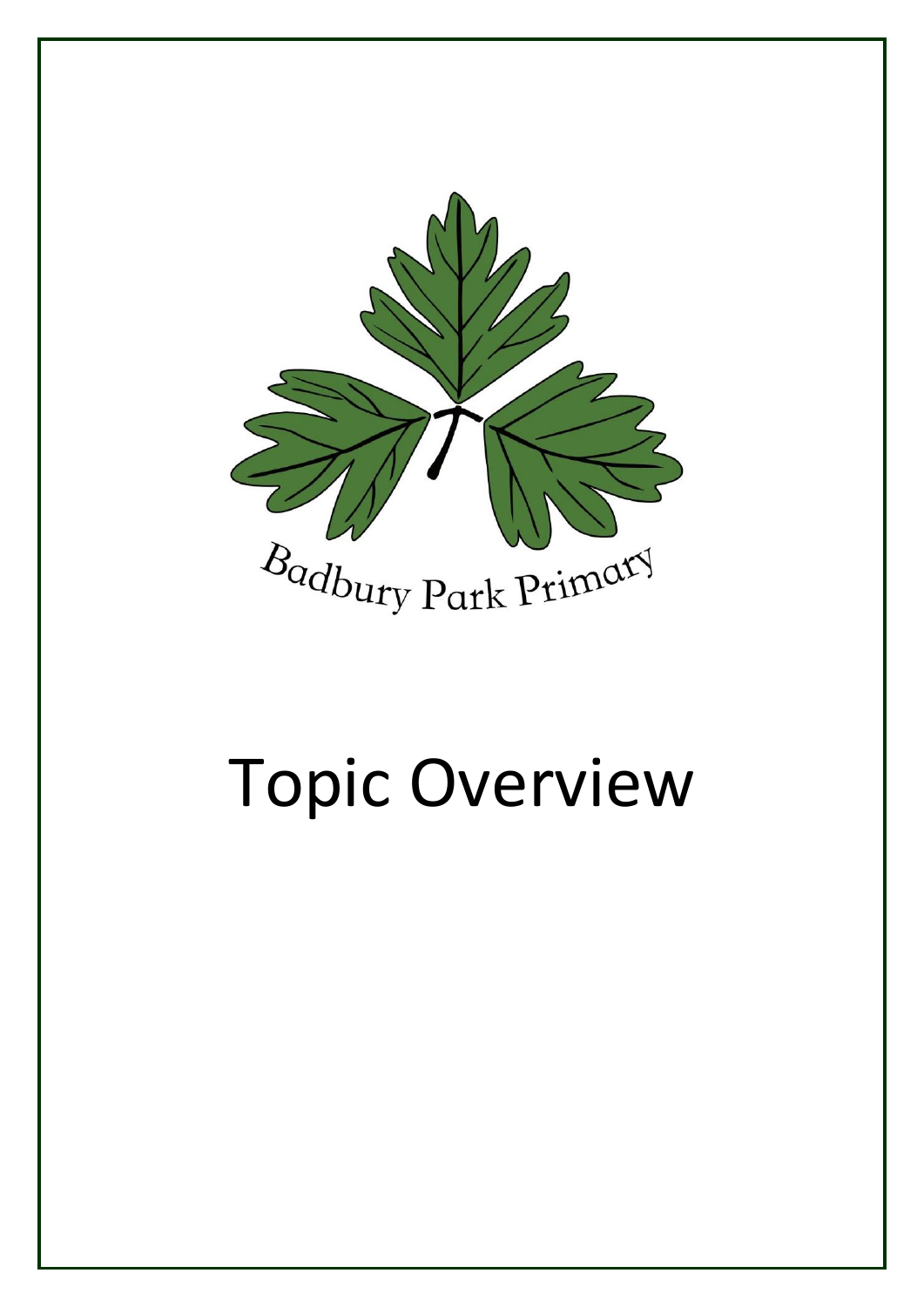| Year           | <b>Term</b> | Theme or Topic- plus child led interests       |
|----------------|-------------|------------------------------------------------|
| Group          |             |                                                |
| EYFS 1         | Autumn 1    | Marvellous Me -                                |
| <b>Nursery</b> |             | Self portraits, family pictures.               |
|                |             | Autumn animals, woodland walks, signs of       |
|                |             | autumn.                                        |
| EYFS 1         | Autumn 2    | Let's Celebrate! - Bonfire night, Diwali,      |
| <b>Nursery</b> |             | birthdays, Christmas                           |
| EYFS 1         | Spring 1    | Walking in a Winter Wonderland -               |
| <b>Nursery</b> |             | Cold climates, arctic animals, signs of winter |
| EYFS 1         | Spring 2    | Where will my Wellies take me? - Signs of      |
| <b>Nursery</b> |             | spring, minibeasts, Easter, new life (plants   |
|                |             | and animals)                                   |
| EYFS 1         | Summer 1    | Adventure Awaits! - Pirates, dinosaurs,        |
| <b>Nursery</b> |             | space, magical lands, traditional tales        |
|                |             |                                                |
| EYFS 1         | Summer 2    | When I grow up - people who help us,           |
| <b>Nursery</b> |             | moving to school, dreams and wishes            |
|                |             | Eco topic- Healthy me                          |
|                |             |                                                |

| Year        | <b>Term</b> | Theme or Topic- plus child led interests  |
|-------------|-------------|-------------------------------------------|
| Group       |             |                                           |
| <b>EYFS</b> | Autumn 1    | This is Me-my family, my world, my school |
| <b>EYFS</b> | Autumn 2    | What Goes Bump in the Night? festivals,   |
|             |             | fireworks and funny bones                 |
| <b>EYFS</b> | Spring 1    | <b>Eco Hero</b>                           |
| <b>EYFS</b> | Spring 2    | The Questionnaires-build and design and   |
|             |             | science                                   |
| <b>EYFS</b> | Summer 1    | Roots, Shoots and Muddy Boots- Jack and   |
|             |             | Beans Stalk, planting and exploring       |
| <b>EYFS</b> | Summer 2    | Footprints- animals and next steps        |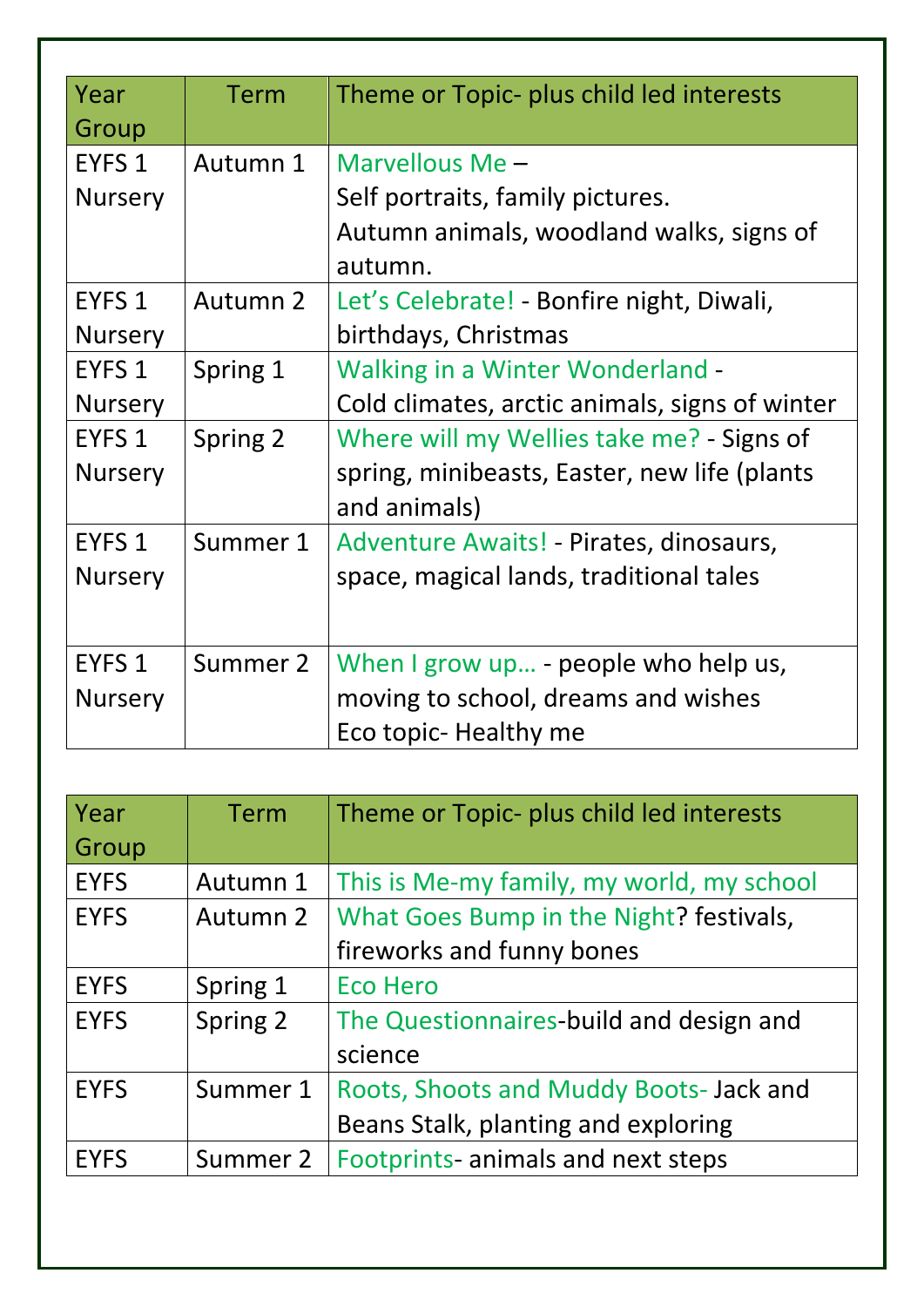| Year 1 | Autumn        | Being kind to you and me- Family tree and<br>historical figure (Richard Jefferies Museum<br>visit and Guy Fawkes) Authentic resources,<br>animals including humans, seasonal change. |
|--------|---------------|--------------------------------------------------------------------------------------------------------------------------------------------------------------------------------------|
|        |               | ECO/ESR topic- Being kind to you and me,<br>School grounds                                                                                                                           |
|        |               |                                                                                                                                                                                      |
| Year 1 | <b>Spring</b> | Our Changing World- Maps, Badbury Bear<br>style, local study- Coate Water Visit,                                                                                                     |
|        |               | heritage celebration, materials, season                                                                                                                                              |
|        |               | Eco/ESR topic- Our changing world, Where                                                                                                                                             |
|        |               | does this come from? Waste- reuse clothing                                                                                                                                           |
| Year 1 | Summer        | The Great Outdoors! Jungle animals                                                                                                                                                   |
|        |               | Cotswold Wildlife Park visit or Jungle                                                                                                                                               |
|        |               | Jonathan, plants-                                                                                                                                                                    |
|        |               | Seasons.                                                                                                                                                                             |
|        |               | Eco/ESR topic-linking local wildlife,                                                                                                                                                |
|        |               | <b>Transport, Healthy living</b>                                                                                                                                                     |

| Year 2 | Autumn        | Destination- Delve into another culture<br>using parents and artefacts and stories.<br><b>Materials and habitats</b><br><b>ESR-Thanks for everything, Global</b><br>citizenship, Energy      |
|--------|---------------|----------------------------------------------------------------------------------------------------------------------------------------------------------------------------------------------|
| Year 2 | <b>Spring</b> | <b>Enchanted Buildings- Oxford Castle Visit</b><br>Fairy Tales-Kings and Queens. Great fire of<br>London<br>Eco/ESR topic- Where is water? Marine,<br>Water                                  |
| Year 2 | Summer        | Why is nature special?<br>Local history and geography. Brunel and<br><b>Richard Jefferies. Animals and Plants</b><br>Eco/ESR topic- Why is nature special?<br><b>Biodiversity and Litter</b> |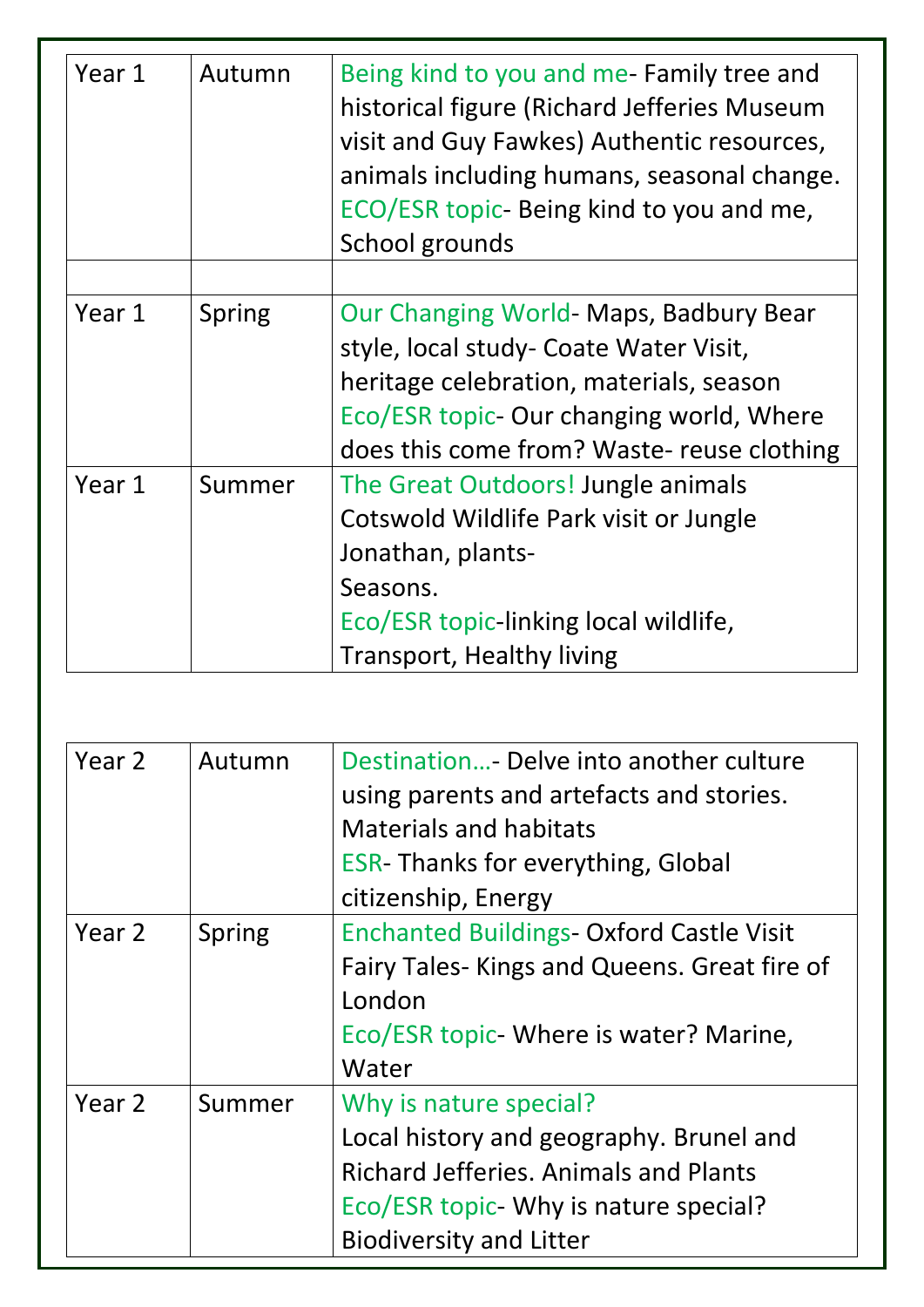| Year 3 | Autumn        | <b>Big Bang</b>                         |
|--------|---------------|-----------------------------------------|
|        |               | Weather                                 |
|        |               | <b>ESR/Eco topic- Saving Water</b>      |
| Year 3 | <b>Spring</b> | <b>Step Back in Time- Black History</b> |
|        |               | <b>Romans and Celts</b>                 |
|        |               | ESR/Eco topic- Know better, do better   |
| Year 3 | Summer        | I speak for the Tree's                  |
|        |               | <b>Countries of the World</b>           |
|        |               | light                                   |
|        |               | Egyptians                               |
|        |               | <b>ESR/Eco topic- Plants</b>            |

| Year 4 | Autumn | <b>What is Fair Trade?</b>                 |
|--------|--------|--------------------------------------------|
|        |        | <b>Ancient Greece/Vikings</b>              |
|        |        | ESR/Eco topic- Reduce, Reuse and recycle   |
| Year 4 | Spring | <b>Hot and Cold- Weather</b>               |
|        |        | Electricity                                |
|        |        | Living things and animals                  |
|        |        | ESR/Eco topic- What is Biodiversity?       |
|        |        | What is happiness?                         |
| Year 4 | Summer | Fort beneath our feet.                     |
|        |        | Romans                                     |
|        |        | Swindon Museum trip/Chedworth              |
|        |        | Local area study                           |
|        |        | ESR/Eco topic- Energy. What is Fair Trade? |